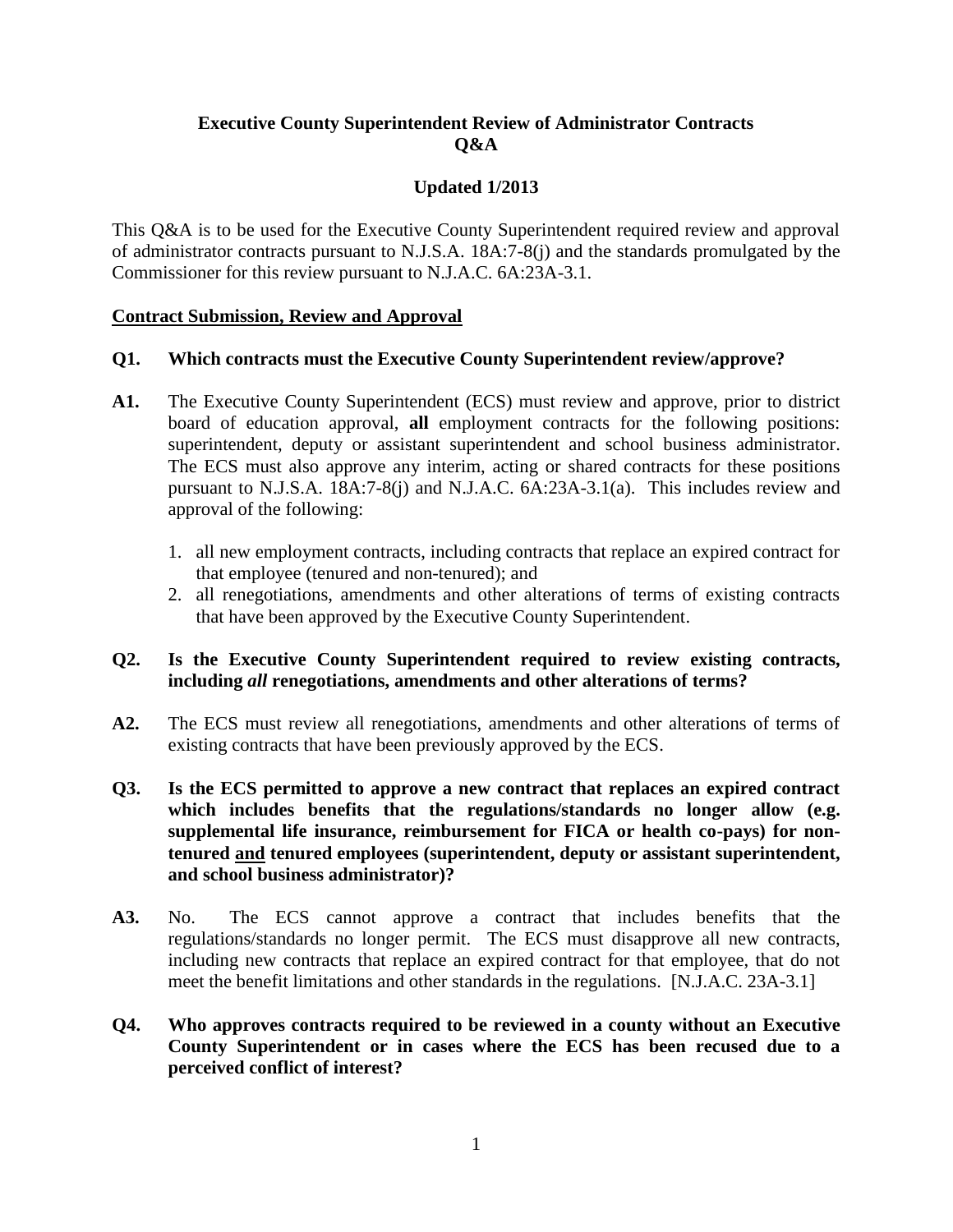**A4.** An ECS from another county will be designated to review and approve contracts for districts in counties without an ECS, districts without an individual whom the Commissioner has designated to perform ECS duties or districts from which an ECS has been recused. [N.J.A.C. 6A:23A-3.1(b)]

## **Q5. When is a proposed contract submitted to the Executive County Superintendent for approval?**

- **A5.** A district board of education must submit a proposed contract to the Executive County Superintendent for review and approval **prior** to board final approval and execution of that contract. The board must also provide the ECS with a detailed statement setting forth the total cost of the contract for each applicable year. [N.J.A.C. 6A:23A-3.1(c) and (d)] This detailed cost statement should be submitted in the form of a spreadsheet, which is provided by the county office. The detailed cost statement is specific to the type of position: superintendent, deputy or assistant superintendent and school business administrator.
- **Q6. What happens if the district board of education approved a new contract, including a contract that replaces an expired contract for a tenured and non-tenured employee, or renegotiated, amended, or altered terms of existing contracts that the ECS had previously approved without submitting that contract to the ECS for approval?**
- **A6.** The contract is considered unenforceable until the board of education submits the contract and detailed cost statement for review and receives approval from the ECS. [N.J.A.C. 6A:23A-3.1(d)]

## **Q7. Can contracts for superintendents, deputy or assistant superintendents, and school business administrators be more than one year in length?**

**A7.** No.Only superintendent and **shared** school business administrator contracts are permitted by statute to be three to five years in length, with the other positions limited to one year contract terms. [N.J.A.C. 18A:17-15 and 17-24.3] Therefore, the Executive County Superintendent must review and approve deputy or assistant superintendent and **non-shared** school business administrator contracts (tenured and non-tenured) at least annually consistent with N.J.A.C. 6A:23A-3.1, and cannot approve such contracts for a term greater than one year.

### **Q8. Can a contract automatically renew for the same term as the initial contract?**

**A8.** Yes. If the board of education fails to provide the required notification of non-renewal, then the contract automatically renews for the term or same number of years as the prior contract only. [N.J.S.A. 18A:17-20.1] For example, a three-year contract would renew for another three years. All other aspects of the contract, including salary and emoluments, must comply with the regulations pursuant to N.J.A.C. 6A:23A-3.1 and must be reviewed and approved by the ECS.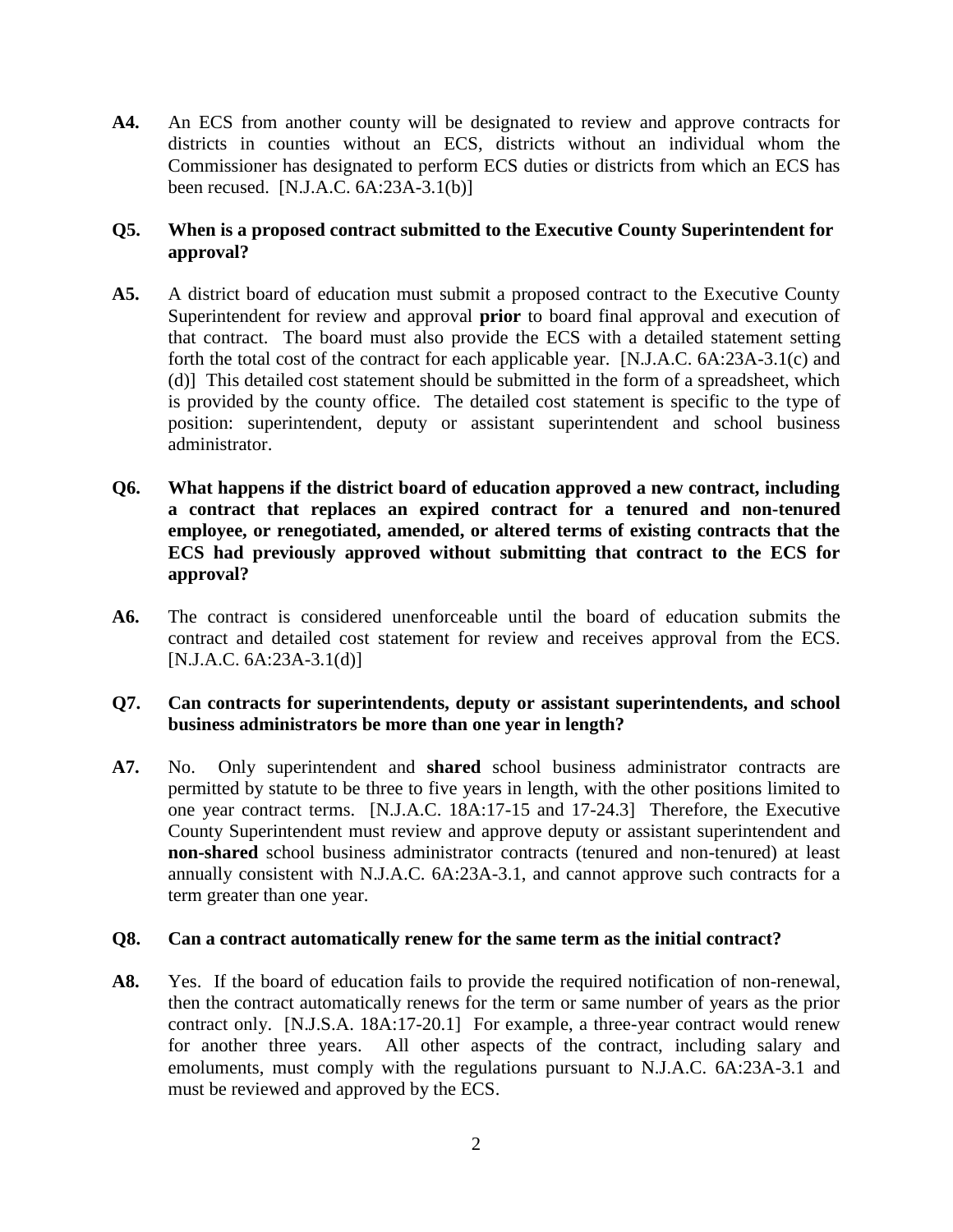## **Q9. Can a contract be renegotiated or amended during the life of the contract?**

A9. Yes. Contracts for superintendent, deputy or assistant superintendent or school business administrator may be renegotiated or amended at any time but any renegotiation must comply with N.J.A.C. 6A:23A-3.1 and public notice provisions of N.J.S.A. 18A:11-11. The contract must be submitted, along with a detailed cost statement to the ECS for review and approval prior to board approval. The terms of the renegotiated or amended contract cannot extend past the initial maximum allowable term (five years).

## **Q10. Is a cost summary spreadsheet required to be submitted with any proposed contract?**

**A10.** Yes. N.J.A.C. 6A:23A-3.1(d) requires the board of education to submit a detailed cost statement that sets forth the total cost of the contract. Cost statements for superintendents must contain information for each year of the proposed contract. [N.J.A.C. 6A:23A-3.1(d)] In the case of a shared school business administrator with a term of three to five years, pursuant to N.J.S.A. 18A:17-24.3, the cost statement must contain information for each year of the contract. Cost statements for deputy or assistant superintendents and non-shared school business administrators must supply information for the one year of the contract. [N.J.A.C. 6A:23A-3.1(d)] The Department has developed a standard worksheet that must be completed and submitted with each contract – "Detailed Statement of Contract Costs." Refer to Appendix A for the worksheets.

### **Q11. Do core hours of the administrator need to be included in a contract?**

A11. No, a contract does not need to include core hours.

## **Q12. Does a contract need to include a total cost of the contract for each applicable year: salary, longevity (if applicable), benefits and all other emoluments?**

**A12.** No, the total cost does not need to be included in the contract itself. However, the district board of education must provide the ECS with a detailed cost statement setting forth the total cost of the contract for each applicable year, including salary, longevity (if applicable), benefits and all other emoluments.

## **Q13. Which contracts must include the required provision pursuant to N.J.S.A. 18A:17- 15.1 and N.J.A.C. 6A:23A-3.1(e)14 that, in the event the administrator's certificate is revoked, the contract is null and void?**

**A13.** This provision is required for superintendent contracts only.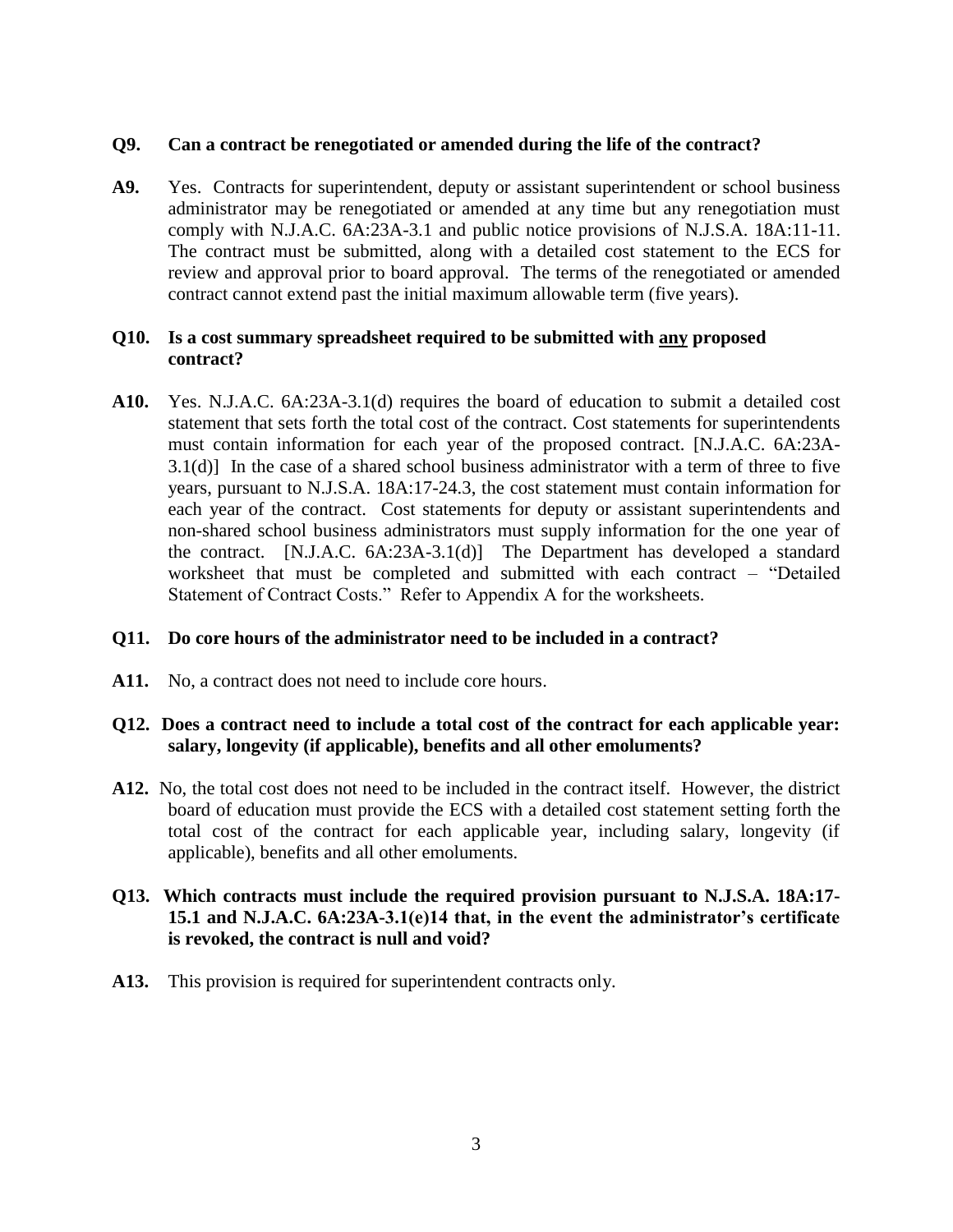### **Public Notice and Public Hearing Requirements**

- **Q14. Is a board of education subject to the public notice and public hearing requirement pursuant to N.J.S.A. 18A:11-11 for new contracts, including contracts that replace expired contracts for tenured or non-tenured employees?**
- **A14**. No. N.J.A.C. 6A:23A-3.1(c)1 requires a public notice and public hearing only for renegotiations, extensions, amendments, or other alternations to the terms of existing contracts. The public notice and hearing requirements do not apply to new contracts, including contracts that replace expired contracts for existing superintendents, deputy or assistant superintendents or school business administrators, whether tenured or not tenured. However, nothing precludes a board of education from holding public hearings on new contracts, including contracts that replace expired contracts.

### **Maximum Salary Amounts**

### **Q15. How are superintendent maximum salary amounts determined?**

**A15.** Superintendent maximum salary amounts are determined by the district's "on-roll" student enrollment from the prior October  $15<sup>th</sup>$  ASSA count. [N.J.A.C. 6A:23A-1.1] The amounts are as follows:

| <b>Student Enrollment</b> | <b>Maximum Salary</b> | <b>Additional Maximum Salary</b> |
|---------------------------|-----------------------|----------------------------------|
|                           |                       | for a High School                |
| $0 - 250$                 | \$125,000             | \$2,500                          |
| 251-750                   | \$135,000             | \$2,500                          |
| 751-1,500                 | \$145,000             | \$2,500                          |
| 1,501-3,000               | \$155,000             | \$2,500                          |
| 3,001-6,500               | \$165,000             | \$2,500                          |
| $6,501-10,000*$           | \$175,000             | \$2,500                          |

\*Districts with enrollment over 10,000 students may request a commissioner waiver to exceed the \$175,000 maximum salary amount.

#### **Q16. Which contracts are exempt from the maximum salary amounts?**

**A16.** Superintendent contracts for county special services school districts, county vocational school districts, educational services commissions and jointure commissions are exempt. [N.J.A.C. 6A:23A-3.1(e)2] Contracts for deputy or assistant superintendents or school business administrators are also exempt from maximum salary amounts.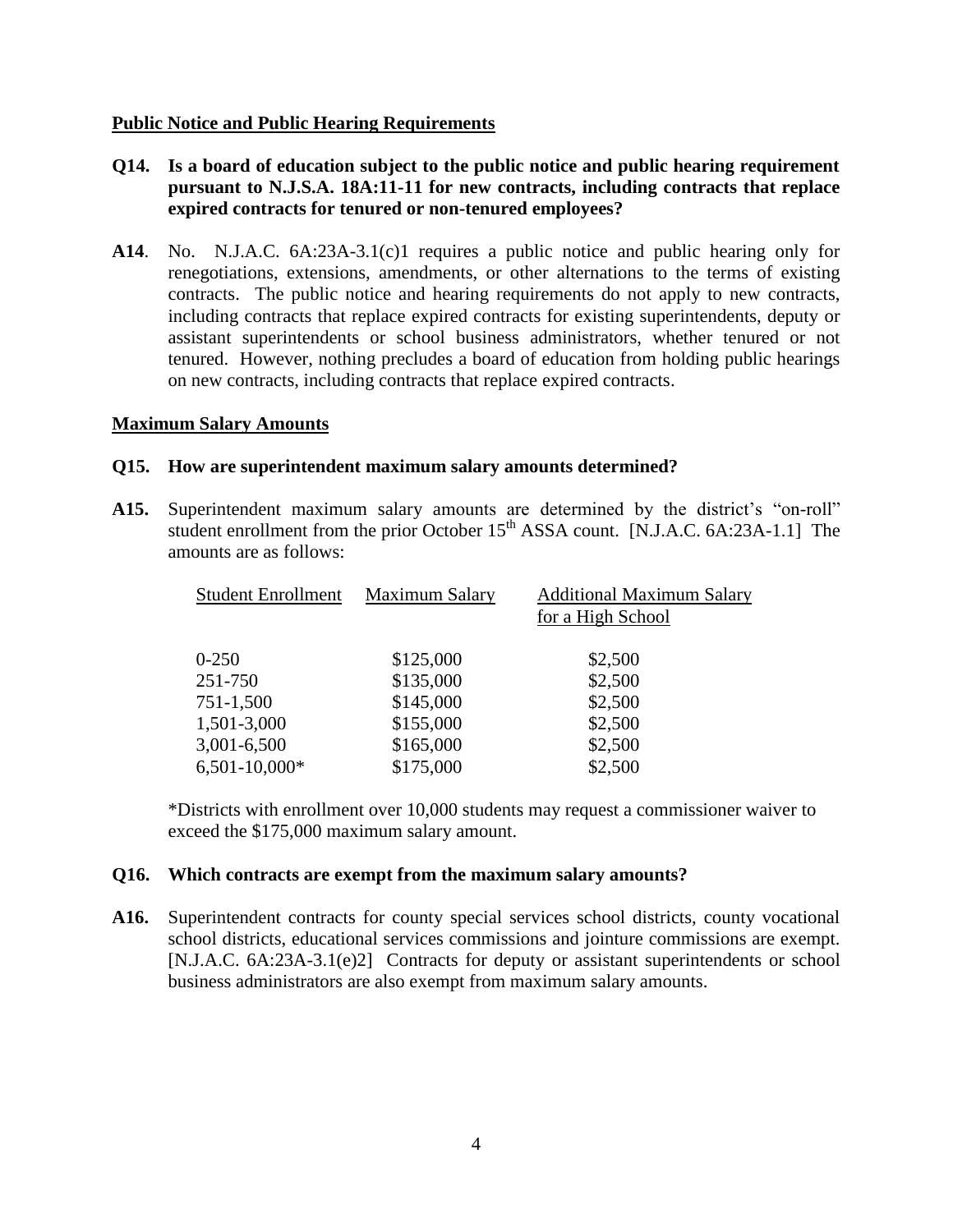### **Salary Schedules**

- **Q17. Can the Executive County Superintendent approve a multi-year salary guide in contracts for deputy or assistant superintendents and school business administrators, since these individuals are only permitted to have one-year contracts?**
- **A17.** No, a multi-year salary guide cannot be approved as part of the contract for deputy or assistant superintendents or non-shared school business administrators. The salary schedule must be submitted with the contract as support for the one-year salary included. However, the contract must include the actual salary amount, not just a reference to a previously-adopted schedule. The one-year salary and all other benefits will be reviewed under the standards in the statute and regulations.Acceptable wording would include the following: "For the 2012-2013 fiscal year, (name of the individual) shall be paid an annual salary of \$ (amount), consistent with the salary schedule adopted by the Board on (date).

### **Comparability**

### **Q18. Should the ECS use comparability in reviewing the salary?**

**A18.** Yes. Under 6A:23A-3.1(e)1, contracts for each class of administrative position shall be comparable with salary, benefits, and other emoluments contained in the contracts of similarly credentialed and experienced administrators in the other districts in the region (region is defined as county) with similar enrollment, academic achievement levels, challenges and grade spans.

#### **Q19. Who must supply the documentation to be used to determine comparability?**

**A19.** The individual seeking ECS approval of a proposed contract is responsible for all documentation used to determine comparability. The ECS is responsible for validating the data to ensure that it is accurate.

#### **Provisions for Salary Increases and Benefits**

### **Q20. What language should be used in contracts regarding employee contributions toward health benefits?**

- **A20.** All contracts must contain this language: "Pursuant to PL 2011, c. 78, the employee shall contribute an amount toward payment of premiums."
- **Q21. Can a contract include provisions for a minimum salary increase (e.g. 2%) with a provision that any increase above that is based on the achievement of goals to be annually set by the board and not specified in the contract?**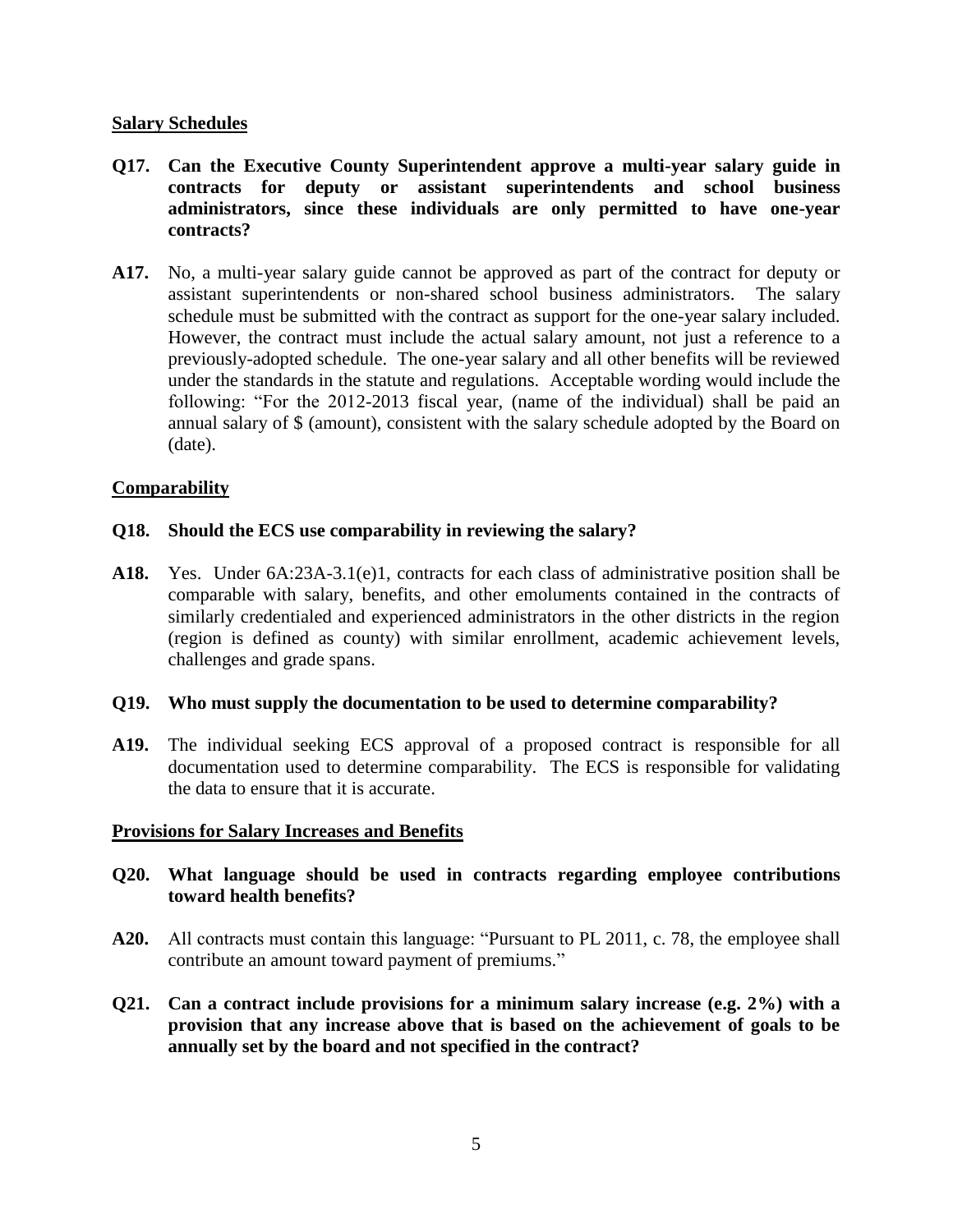**A21.** No, any increase based on achievement of goals must be in accordance with the merit goal requirements as stated in N.J.A.C. 6A:23A-3.1(e)10-11. Language from the code should be embedded in the contract to allow boards latitude in setting merit goals and in validating them.

## **Q22. Can a contract include a provision that the salary increase for subsequent years be based on a fixed formula?**

**A22.** A contract can contain a fixed percentage increase or other reasonable formulaic increase. Each year of the contract must include the salary that will be paid for that year. Superintendent salaries must conform to the maximum salary amounts; no year's salary can exceed the maximum.

## **Q23. Can a contract include provisions that the administrator receive all benefits and emoluments provided to a specified bargaining unit?**

**A23**. No. Benefits cannot be tied generally to a specific bargaining unit or set of employees to enable disclosure, transparency, and ability for the ECS to conduct a fair comparability analysis. For example, a provision for health benefits consistent with other employees in the district is acceptable. However, a provision that states that the employees will receive all benefits consistent with other administrators is not acceptable. [N.J.A.C. 6A:23A-3.1(e)4]

## **Merit Goals**

### **Q24. Can a contract contain merit goals?**

**A24.** Yes. Merit goals must be stated as quantitative and qualitative goals and must comply with the requirements of N.J.A.C. 6A:23A-3.1(e)10, 11 and 12.

### **Q25. How many merit goals are permitted?**

**A25.** A contract may contain up to three quantitative and two qualitative merit goals for each year of the proposed contract. Each quantitative goal may provide a merit bonus of up to 3.33% of the annual salary. Each qualitative goal may provide a merit bonus of up to 2.5% of the annual salary. In total, a merit bonus cannot exceed 14.99% of the annual salary. [N.J.A.C. 6A:23A-3.1(e)10]

#### **Q26. How should merit goals be included in a proposed contract?**

**A26.** Merit goals are created by the board of education in consultation with the employee. Pursuant to the requirements of N.J.A.C. 6A:23A-3.1(e)10 and 11, the goals are to be a specific part of the contract and submitted to the ECS for review and approval. Code language pursuant to N.J.A.C. 6A:23A:3.1(e)10 and 11 should be embedded within the contract under the "Merit Goals" section. This permits the board to develop merit goals with the administrator that will be included in addenda to the contract. Merit goals are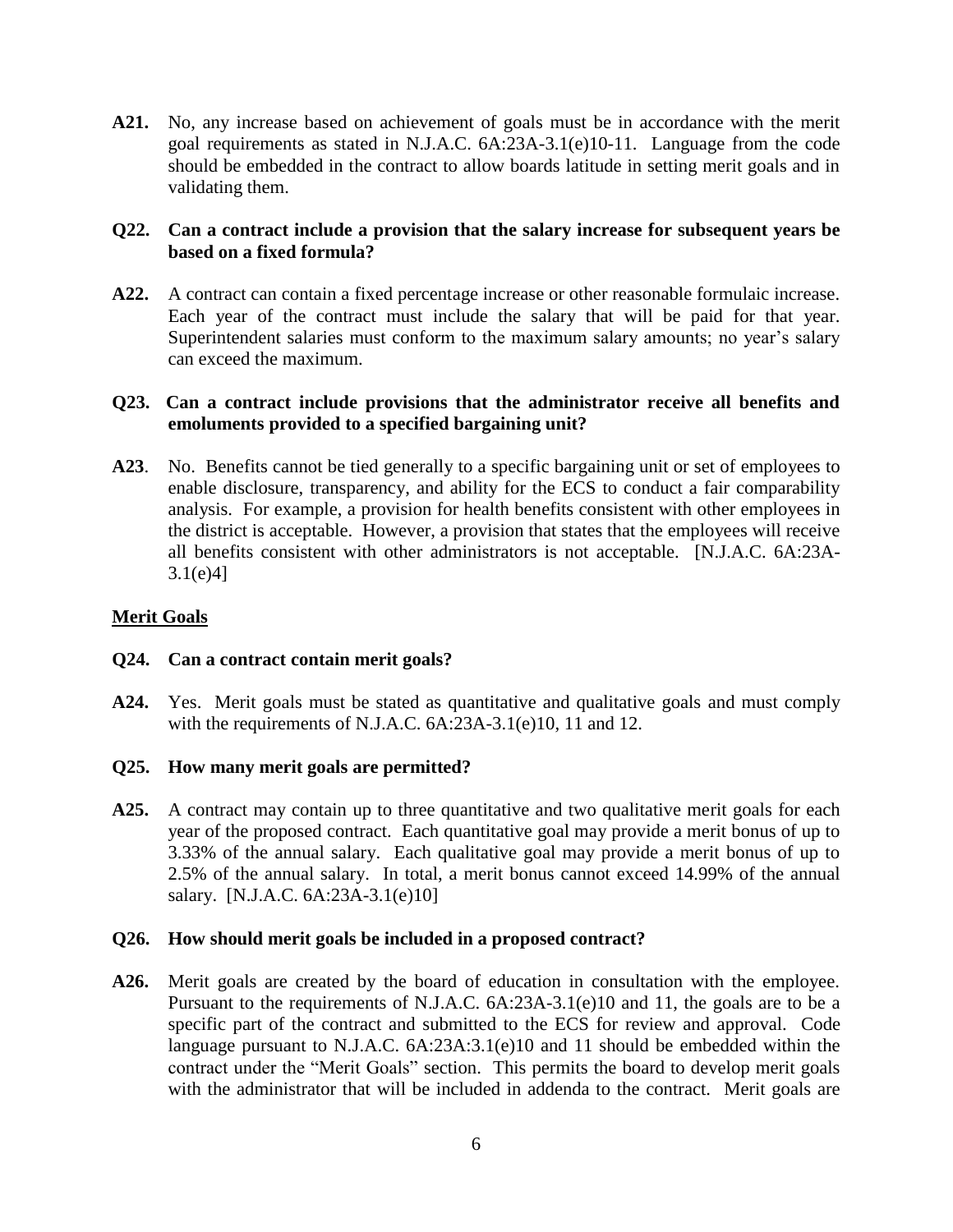time bound and specific to the nature of the goal. For example, merit goals that are based on student assessment results should begin in September and extend through August of the following year.See Appendices B and C for "Merit Goal Submission Form" and instructions.

### **Q27. When can merit bonuses be paid?**

**A27.** The board of education must submit a resolution to the Executive County Superintendent certifying that a quantitative or qualitative merit criterion has been satisfied. The ECS must then provide the board with confirmation that the criterion has been satisfied prior to payment of any merit bonus.  $[N.J.A.C. 6A:23A-3.1(e)10iv]$ 

### **Q28**. **Are merit bonuses pensionable?**

**A28.** No. Merit bonuses are not permitted to be part of the base salary. Any such merit bonus shall be considered "extra compensation" for the purposes of N.J.A.C. 17:3-4.1 and shall not be cumulative. [N.J.A.C. 6A:17:3-4.1 and N.J.A.C. 6A:23A-3.1(e)10iii]

### **Sick and Vacation**

- **Q29. Is the P.L. 2007, c. 92 (N.J.S.A. 43, Pensions and Retirement and Unemployment Compensation) cap on unused sick leave and vacation leave applicable to superintendents, deputy or assistant superintendents and school business administrators?**
- **A29.** Yes. The contractual provisions regarding accumulated unused sick and vacation leave and supplemental compensation for such leave must be consistent with N.J.S.A. 18A:30- 3.5 and 18A:30-9. [N.J.A.C. 6A:23-3.1(e)7 and 8]

#### **Q30. Can a contract include payment of unused sick leave prior to retirement?**

**A30.** No. Pursuant to the law, contracts can only include supplemental compensation for accrued, unused sick leave payable upon retirement (not annually or as part of any separation clause). The amount cannot exceed the higher of the individual's accrued sick leave as of June 8, 2007 (date of the law) or the sick leave accrued by the individual after June 8, 2007, capped at \$15,000. However, the following two exceptions exist as delineated below. An employee is eligible, upon retirement, to receive for any unused leave not more than the accumulated amount or \$15,000, whichever is greater if that employee: on the effective date of P.L. 2007, c. 92 (c. 43:15c-1 et al), or upon expiration of a collective negotiations agreement or employment contract applicable to that employee in effect on that date, has accrued supplemental compensation based upon accumulated unused sick leave or if the employee becomes an officer or employee after the effective date of P.L. 2007, c. 92 and has previously accrued supplemental compensation based upon accumulated unused sick leave. [N.J.S.A. 18A:30-3.5 and N.J.A.C. 6A:23A-3.1(e)7 and 8]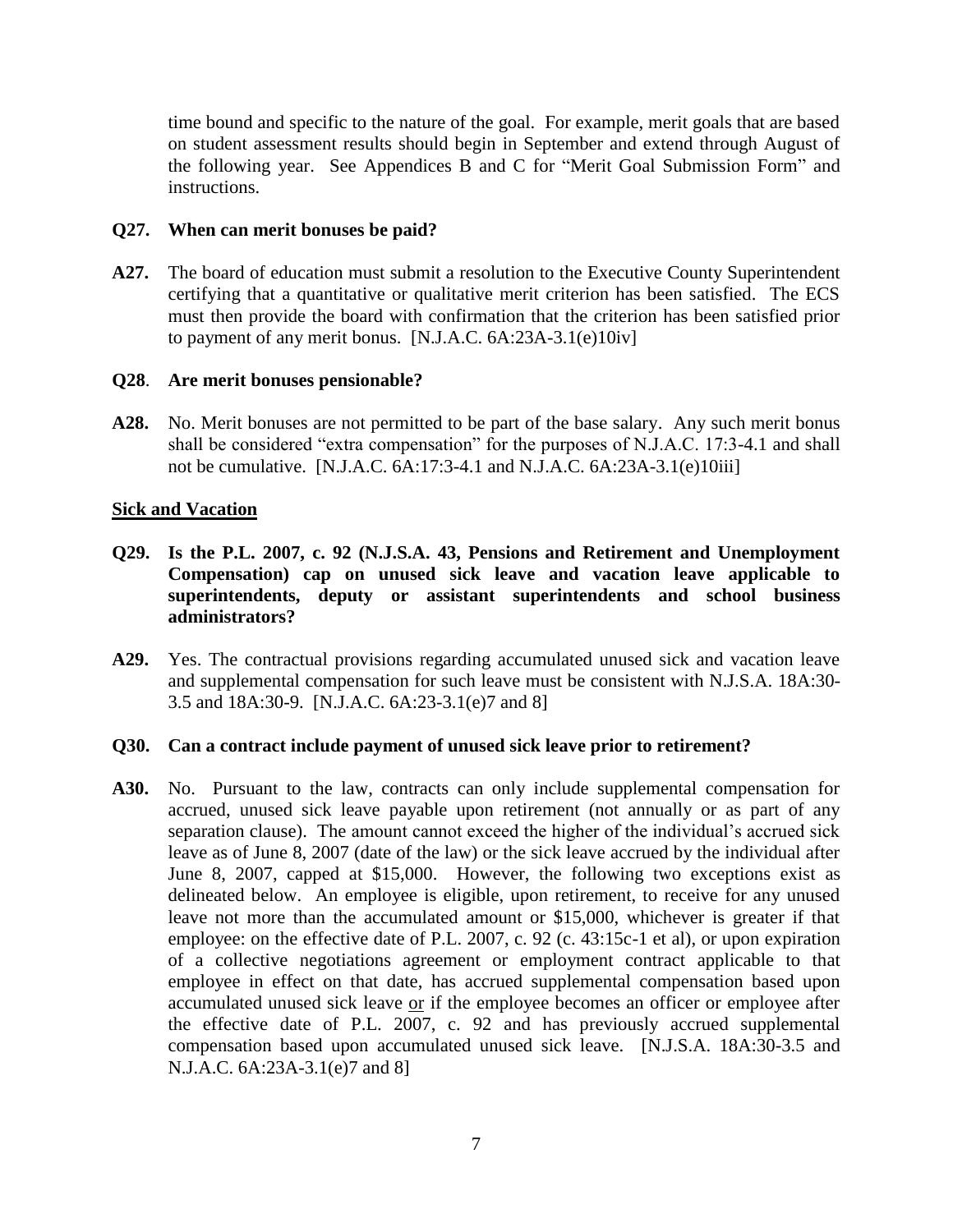### **Q31. Can a contract include an annual payment for unused vacation leave?**

**A31.** No, however vacation leave accrued prior to enactment of P.L. 2007, c. 92 (June 8, 2007) may be reimbursed on an annual basis. Vacation leave accrued after June 8, 2007 can be carried over for up to one year only. Payment of vacation leave accrued subsequent to the passage of P.L. 2007, c. 92 may only occur upon separation or retirement. [N.J.S.A. 18A:30-9 and N.J.A.C. 6A:23A-3.1(e)8]

### **Q32**. **What happens to unused sick leave upon employee separation from a district before the employee retires?**

**A32.** The employee forfeits payment of that sick leave. Some boards of education may elect to negotiate accumulated sick leave that is non-reimbursable.

## **Q33. Can payment of unused sick or vacation be based on a number of days other than 260 if a different denominator was applicable when the unused sick or vacation was accrued?**

**A33.** The applicable denominator for new contracts and payment of sick and vacation under new contracts is 260. The calculation of an employee's sick leave benefit as of June 8, 2007 should be calculated using the methodology in place on June 8, 2007. If no method was included, the calculation cannot exceed the salary as of June 8, 2007, using a denominator of 260 days. [N.J.A.C. 6A:23A-3.1(e)8 and 9]

### **Q34. What beneficiary provisions can be included for unused sick or vacation leave?**

**A34.** A contract may name a beneficiary for accumulated unused vacation leave (consistent with the caps under P.L. 2007, c. 92) but may not include a beneficiary of unused sick leave, which is only payable to the employee upon retirement.

### **Personal Days**

### **Q35. Can a contract include conversion of unused personal days to sick days?**

**A35.** Yes, as long as there is consistency with the statute regarding allowable accumulation, use and carryover of sick leave. [N.J.A.C. 18A:30-1 et seq.]

### **Q36. Can a contract include payment for unused personal days?**

**A36.** No, a contract cannot include payment for unused personal days.

### **Annuities**

#### **Q37. Can a contract contain annuities?**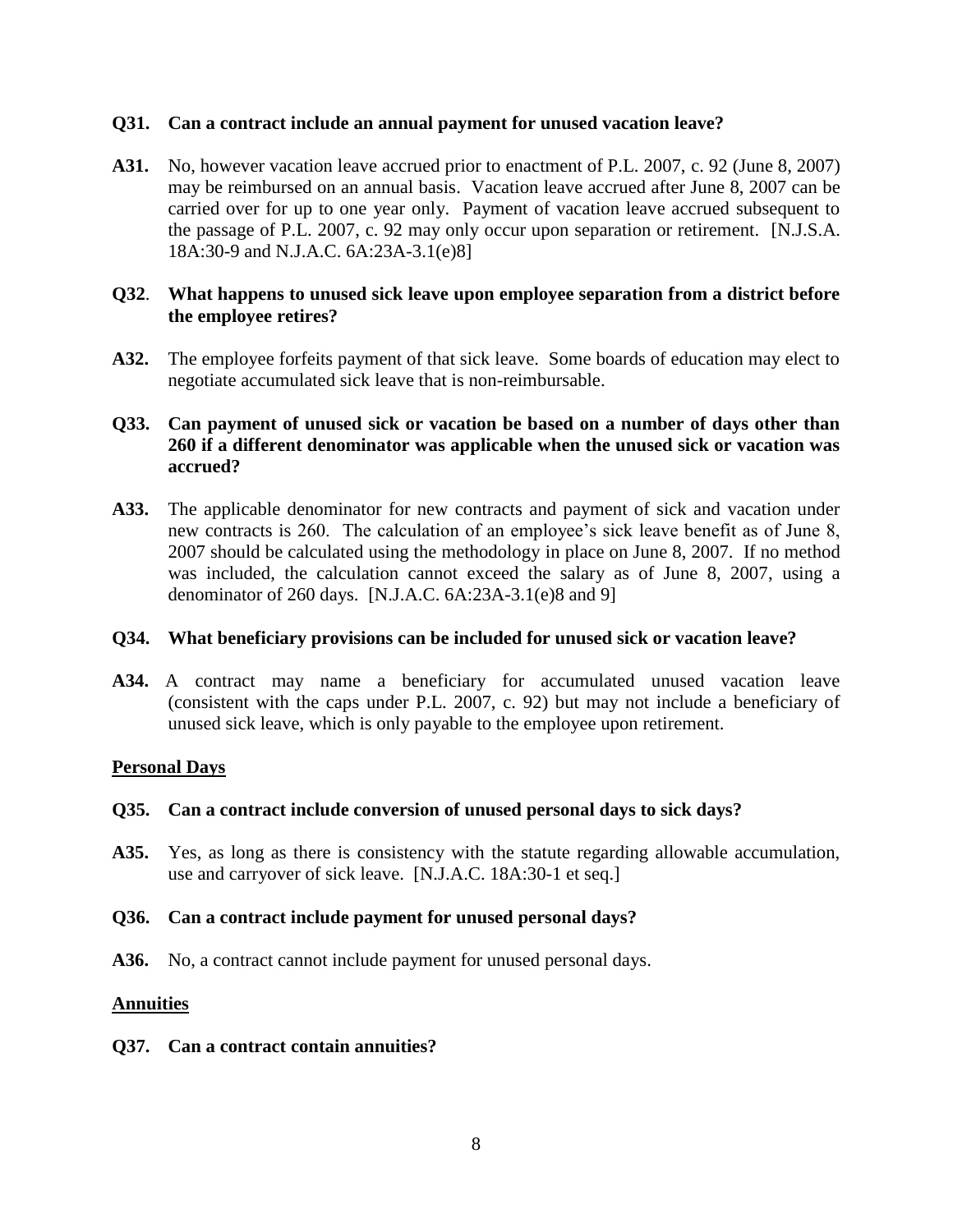**A37.** Yes. Annuities are allowable, except for those that would supplement or duplicate a benefit already made available by operation of law or that is otherwise available to the employee. However, if such a supplemental or duplicative annuity had been included in an existing contract, then a subsequent contract could also include such an annuity. In any event, any annuity must be included in the total salary amount subject to the maximum salary amount. [N.J.A.C. 6A:23A-3.1(e)6]

## **Disability Insurance**

## **Q38. Can a contract include provisions that pay for disability insurance if the district offers it to all employees at the employees' expense?**

**A38**. No. The regulations at N.J.A.C. 6A:23A-3.1(e)4 specifically state that contracts cannot include payment for employee contributions that are either required by law (e.g. FICA) or by a contract in effect in the district with other employees. If a disability offering is not required, employee contributions and optional disability reimbursement can be included in a contract, provided they are reasonable and that the contract as a whole is comparable to other contracts, as determined by the ECS through a comparability review.

## **Q39. Can a contract include provisions for payment of disability insurance if the district only offers it to specific employees (at the district's expense)?**

**A39.** Yes. The regulations allow for benefits to be included that do not supplement or duplicate other benefits that are otherwise available to the employee by operation of law or existing group plan [N.J.A.C. 6A:23A-3.1(e)6], or do not reimburse or pay for employee contributions that are either required by law or by a contract in effect in the district with other employees. [N.J.A.C. 6A:23A-3.1(e)4] If a disability offering is not required, optional disability reimbursement or plan payment can be included in a contract, provided such reimbursement or payment is reasonable and that the contract as a whole is comparable to other contracts, as determined by the ECS through a comparability review.

### **Life Insurance and TPAF/FICA**

### **Q40. Can a contract include payment for the additional TPAF optional life insurance coverage of up to 3 ½ times salary?**

**A40.** No. The regulations specifically state that a contract cannot include reimbursement or payment of employee contributions that are either required by law or by a contract in effect in the district with other employees such as state or federal taxes or contributions to FICA, Medicare, state pensions and annuities (TPAF), life insurance, disability insurance (if offered) and health benefits.  $[N.J.A.C. 6A:23A-3.1(e)4]$ 

### **Q41. Can a contract include a supplemental life insurance payment (supplemental to the TPAF provision)?**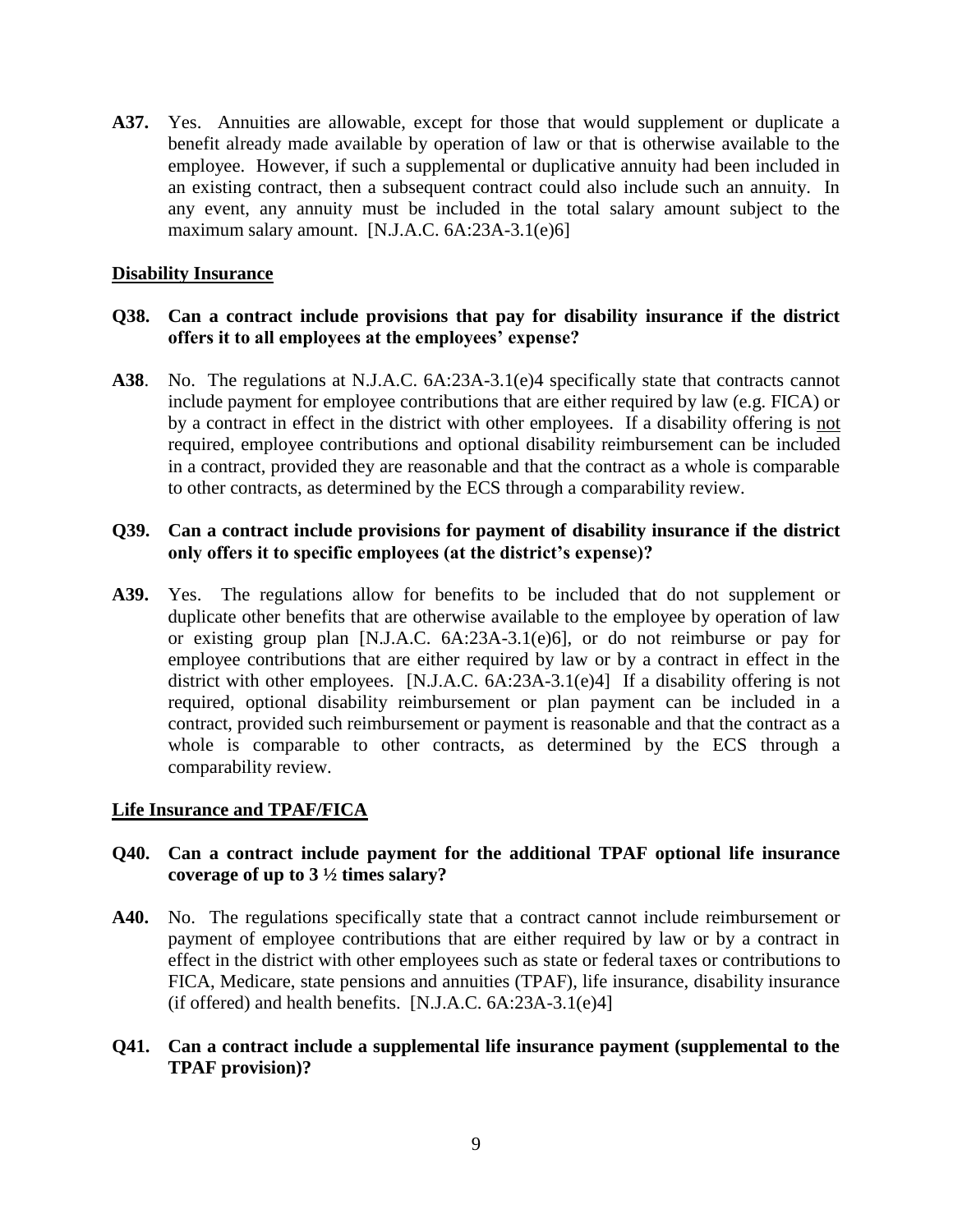**A41.** No. The regulations specifically state that a contract cannot include payment for benefits that supplement or duplicate existing benefits that are otherwise available to the employee by operation of law or existing group plan (e.g. life insurance). [N.J.A.C. 6A:23A-3.1(e)6]

## **Q42. Can a contract include payment for the employee share of FICA or pensions requirement?**

**A42**. No. The regulations specifically state that a contract cannot include reimbursement or payment of employee contributions that are either required by law or by a contract in effect in the district with other employees. [N.J.A.C. 6A:23A-3.1(e)4]

## **Q43. Can a contract include a separate payment or salary increase to replace the lost payment for optional life insurance, FICA or TPAF?**

**A43**. No. A contract cannot include a corresponding salary increase to replace such lost benefit payment. The salary, benefits and other emoluments contained within the contract need to be comparable with those of similarly credentialed and experienced administrators in other school districts in the region and with similar enrollment, academic achievement levels and challenges, and grade spans. [N.J.A.C. 6A:23A-3.1(e)1 and 4]

## **Longevity Payments**

### **Q44. Can a contract include a longevity payment?**

**A44.** Yes, a longevity payment can be included in a contract. Longevity is part of the base salary for maximum salary amount calculations. [N.J.A.C. 6A:23A-2.1 and 3.1(d) and (e)1]

### **Travel Requirements**

## **Q45. Should a contract include a provision that requires travel consistent with the OMB (Office of Management and Budget) circular and regulations?**

- **A45.** Yes, a contract should include such a provision. Note that any contractual provision that is inconsistent with law is superseded by the law. Therefore, new contracts cannot include provisions inconsistent with the requirements of N.J.S.A. 18A:11-12, N.J.A.C. 6A:23A-7 and the OMB circular. This includes mileage reimbursement at a higher rate than the state rate or reimbursement for overnight travel in NJ (unless it is for a conference that has received a waiver) or reimbursement for meals. [N.J.A.C. 6A:23A-3.1(e)3]
- **Q46. Can a new contract allow for mileage reimbursement at the federal rate or some other rate higher than the state mileage rate?**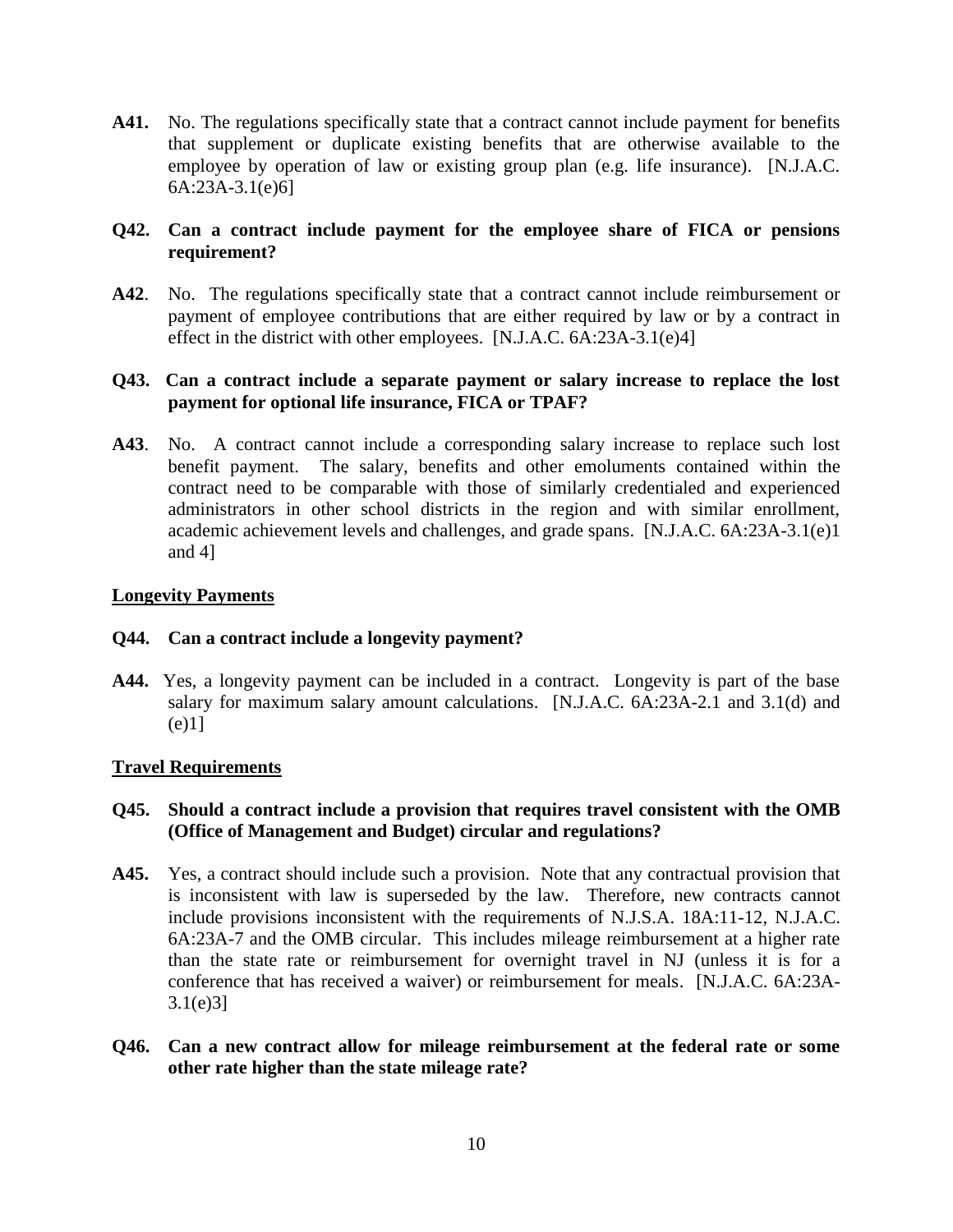**A46.** No. The OMB circular specifically states that the state mileage rate applies to all employees and board of education members in the district. The state rate is set annually in the appropriations act. It is currently 31 cents per mile. (Note: Existing negotiated agreements, which have not expired, that include a mileage reimbursement at a different rate may be honored pursuant to section I.B.6 of the OMB travel circular. [N.J.A.C. 6A:23A-3.1(e)3]

### **Q47. Can a contract include a monthly travel allowance?**

**A47.** No. The only allowable monthly allowance is a reasonable car allowance that replaces the provision of a car. A reasonable car allowance cannot exceed the monthly cost of the average monthly miles traveled for business purposes for that employee multiplied by the allowable mileage reimbursement pursuant to applicable law and regulation and OMB circular (currently 31 cents per mile). If such allowance is included, the employee cannot be reimbursed for business travel mileage nor permanently assigned a car for official district business. [N.J.S.A. 18A:11-12c(3), N.J.A.C. 6A:23A-3.1(e)13 and 6A:23A-6.12]

### **Q48. Can a contract provide an employee a car for business travel? What about personal travel? Can the contract include a dedicated driver or chauffeur?**

**A48.** A contract can include a provision for a car consistent with the requirements of N.J.A.C. 6A:23A-6.12. The cost of a car cannot exceed \$30,000 and only incidental personal travel is allowed. The contract cannot include a provision for a dedicated driver or chauffeur. IRS rules state the value of the vehicle is the actual cost of the car, not the value of the lease. The district board of education must submit detailed justification for any dedicated car provision to the ECS for review. [N.J.S.A. 18A:11-12c(3), N.J.A.C. 6A:23A-3.1(e)13 and 6A:23A-6.12]

### **Physical Exams**

### **Q49. Can a new contract include a requirement for a pre-employment physical and reimbursement for that physical?**

**A49.** A new contract can include a requirement for a pre-employment physical but there can be no reimbursement for that physical.

#### **Q50. Can a contract include reimbursement for an annual physical?**

**A50.** No. The contract cannot include reimbursement for an annual physical, whether the physical is required or not. In accordance with N.J.A.C. 18A:16-2 and N.J.A.C. 6A:32- 6.1, a board of education may require employees to have an annual physical and shall require a candidate for employment who has received a conditional offer of employment to undergo a physical examination. However, requiring an annual post-employment physical is a violation of the Americans with Disabilities Act. [42 U.S.C. §§ 12101- 12213 (2000)] Reimbursement for an annual physical cannot be included in the contract (similar to co-pays and general medical expenses) as the regulations do not allow for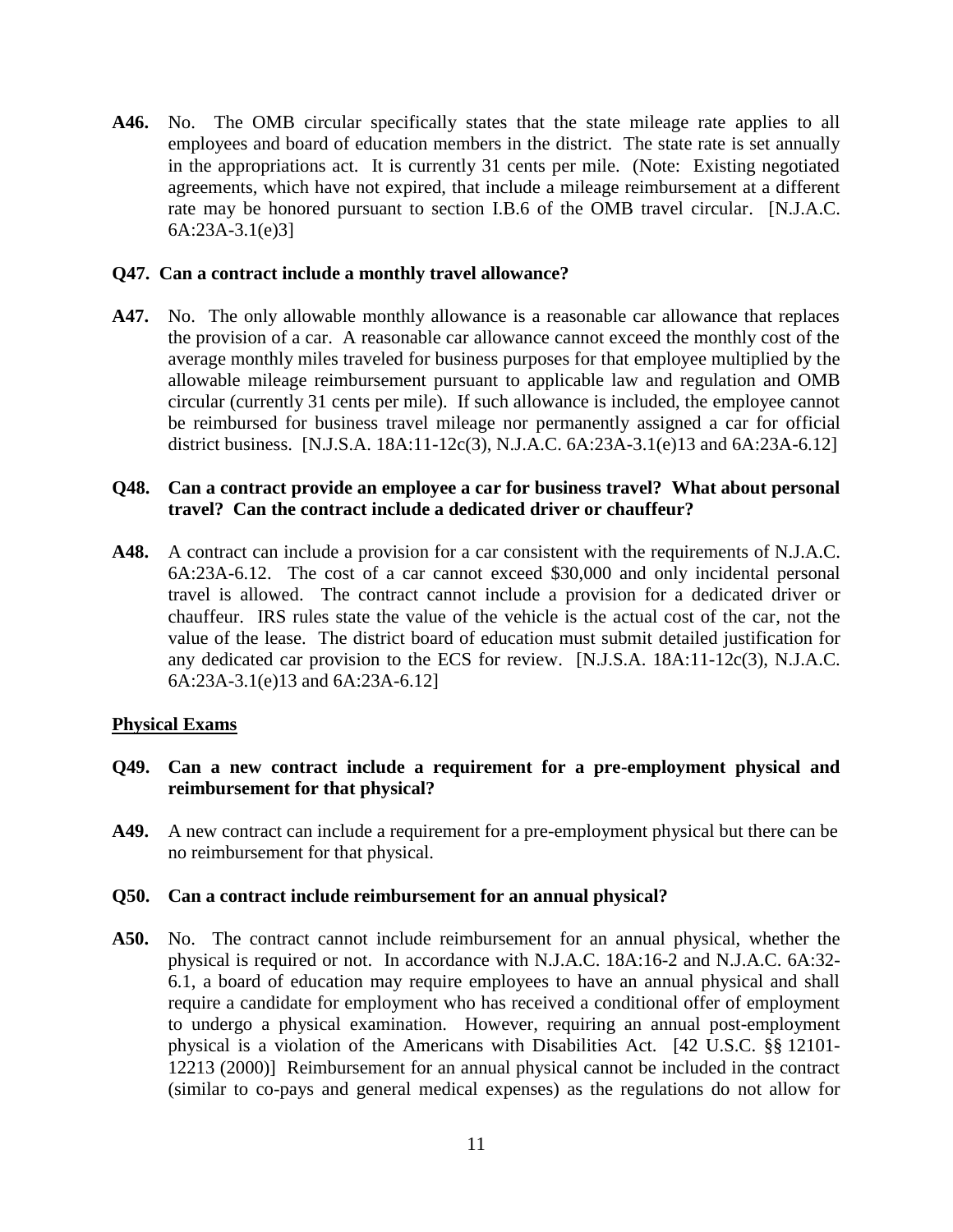benefits to be included if they supplement or duplicate other benefits that are otherwise available. [N.J.A.C. 6A:23A-3.1(e)6]

## **Tuition Assistance**

## **Q51. Can a contract include tuition assistance or payment for attaining a degree?**

**A51.** Yes, but such a provision must be in accordance with the requirements of N.J.A.C. 6A:23A-3.1(e)15. Specifically, a graduate degree must be conferred by a duly accredited institution of higher education as defined in N.J.A.C. 6A:9-2.1. Tuition assistance or reimbursement for coursework or additional compensation for graduate school coursework must culminate in a graduate degree conferred by a duly accredited institution of higher education.

## **Employment After Retirement**

### **Q52. Are there restrictions for employment after retirement?**

**A52.** Yes. Individuals who are covered under TPAF employment should become familiar with New Jersey Division of Pension and Benefits Fact Sheet #28, "Employment After Retirement" and with N.J.S.A. 18A:66-53.2(b).

## **Buyout Provisions**

- **Q53. Can a contract include a provision for payment as a condition of separation from service?**
- **A53.** Yes, a contract can include a provision for payment based on a determination that it is neither prohibitive nor excessive in nature and that the payment does not exceed the **lesser** of the calculation of three months pay for every year remaining on the contract with proration for partial years, not to exceed 12 months, or the remaining salary amount due under the contract. [N.J.A.C. 6A:23A-3.1(e)5]
- **Q54. Can a contract include a separate provision to buy out the superintendent if a shared service or a consolidation of the district occurs?**
- **A54.** No. However, a contract can include a general provision for payment as a condition of separation from service if it is not deemed by the Executive County Superintendent to be prohibitive or excessive in nature. [N.J.A.C. 6A:23A-3.1(e)5]

### **Mentoring**

**Q55. Can a contract for a superintendent who is mentoring an individual include a statement to indicate that the board will pay the mentor?**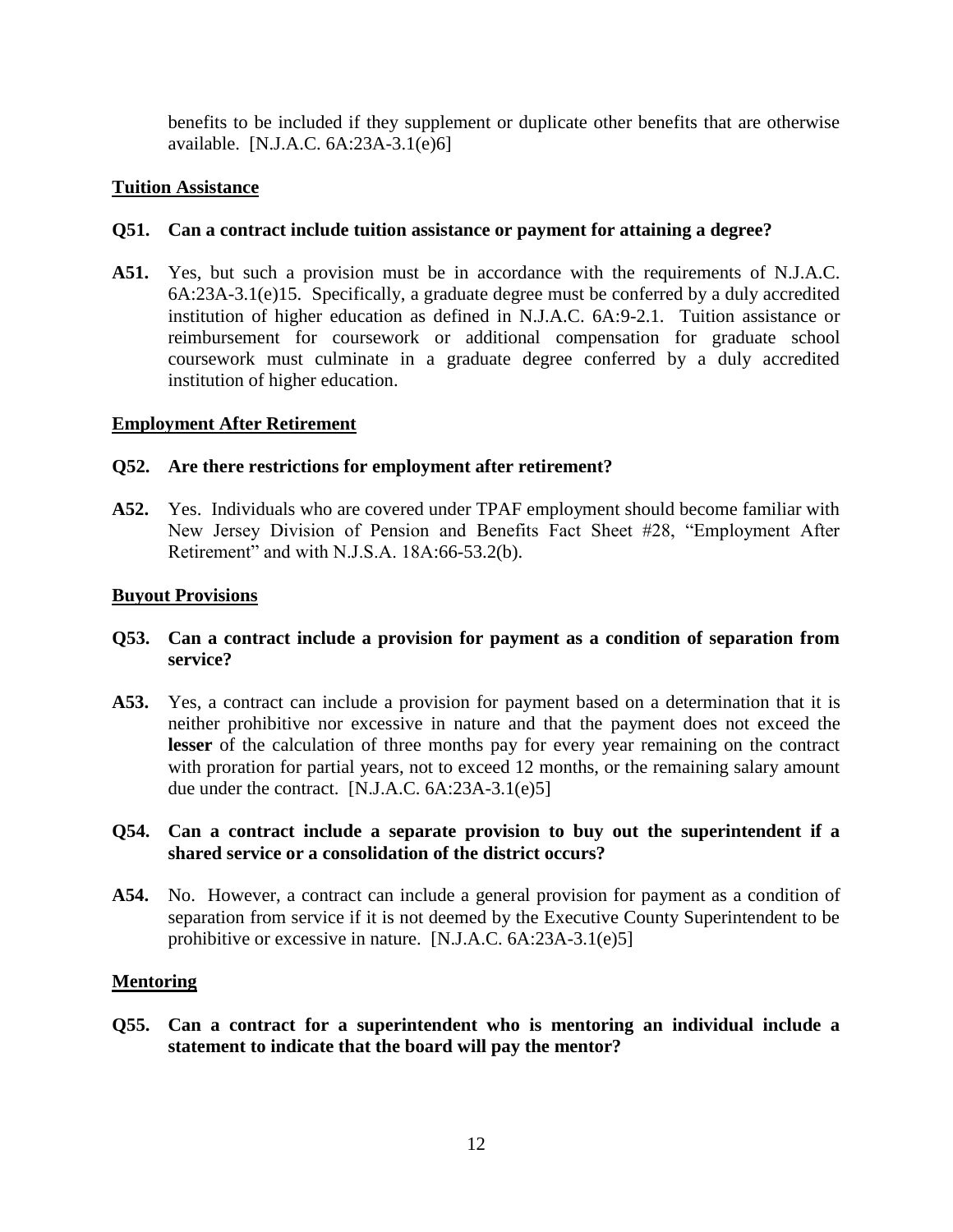**A55.** If mentoring is part of a superintendent's duties in the district in which he/she is superintendent, payment can be provided and stated in the contract, as long as the amount of payment does not impact the maximum salary amount. The amount must be included in the detailed cost statement.

## **Q56. Can a contract for a superintendent, deputy or assistant superintendent or school business administrator who is being mentored include a statement to indicate that the board will pay the mentor?**

**A56.** Yes, payment can be provided and stated in the contract and must be included in the detailed cost statement.

### **Shared Services for Superintendents**

## **Q57. Can a superintendent receive an additional maximum salary amount level for shared services with another district?**

**A57.** Yes. Superintendents are permitted to earn an additional maximum salary amount of \$10,000 for each additional district that they are appointed to share services. If the student enrollment of the additional district(s) increases the base salary into the next maximum salary amount level, the superintendent would be eligible to receive a salary based upon the maximum salary amount for the combined enrollment of students in the districts served, in addition to the \$10,000 maximum salary amount for the shared services agreement. [N.J.A.C. 6A:23A-3.1(e)2]

## **Q58. What happens to an existing contract if a superintendent wishes to have a shared services agreement with another district?**

**A58.** Any shared services agreement between districts requires a new superintendent contract, which must be submitted to the ECS for review and approval. That new contract must comply with all of the requirements of N.J.S.A. 18A:17-24.1 et seq. and N.J.A.C. 6A:23A-3.1, including the maximum salary amounts.

### **Shared/Subcontracted School Business Administrators**

### **Q59. Is sharing or subcontracting of a school business administrator permitted?**

**A59.** Yes, sharing or subcontracting a school business administrator is permitted under N.J.S.A. 18A:17-24.1-9 (shared administrators) or N.J.S.A. 18A:17-14.1 (subcontracting BAs). In either case, the employment contract of the shared or subcontracted business administrator must be submitted to the ECS for review and approval consistent with N.J.S.A. 18A:7-8(j) and N.J.A.C. 6A:23A-3.1 to -3.4. Districts wishing to share a BA pursuant to N.J.S.A. 18A:17-24.1-9 must submit the BA's employment contract and detailed cost statement, along with the proposed contract for a shared BA setting forth the arrangement between the districts to allow the ECS to conduct a comprehensive comparability review of the proposed employment contract. Districts wishing to